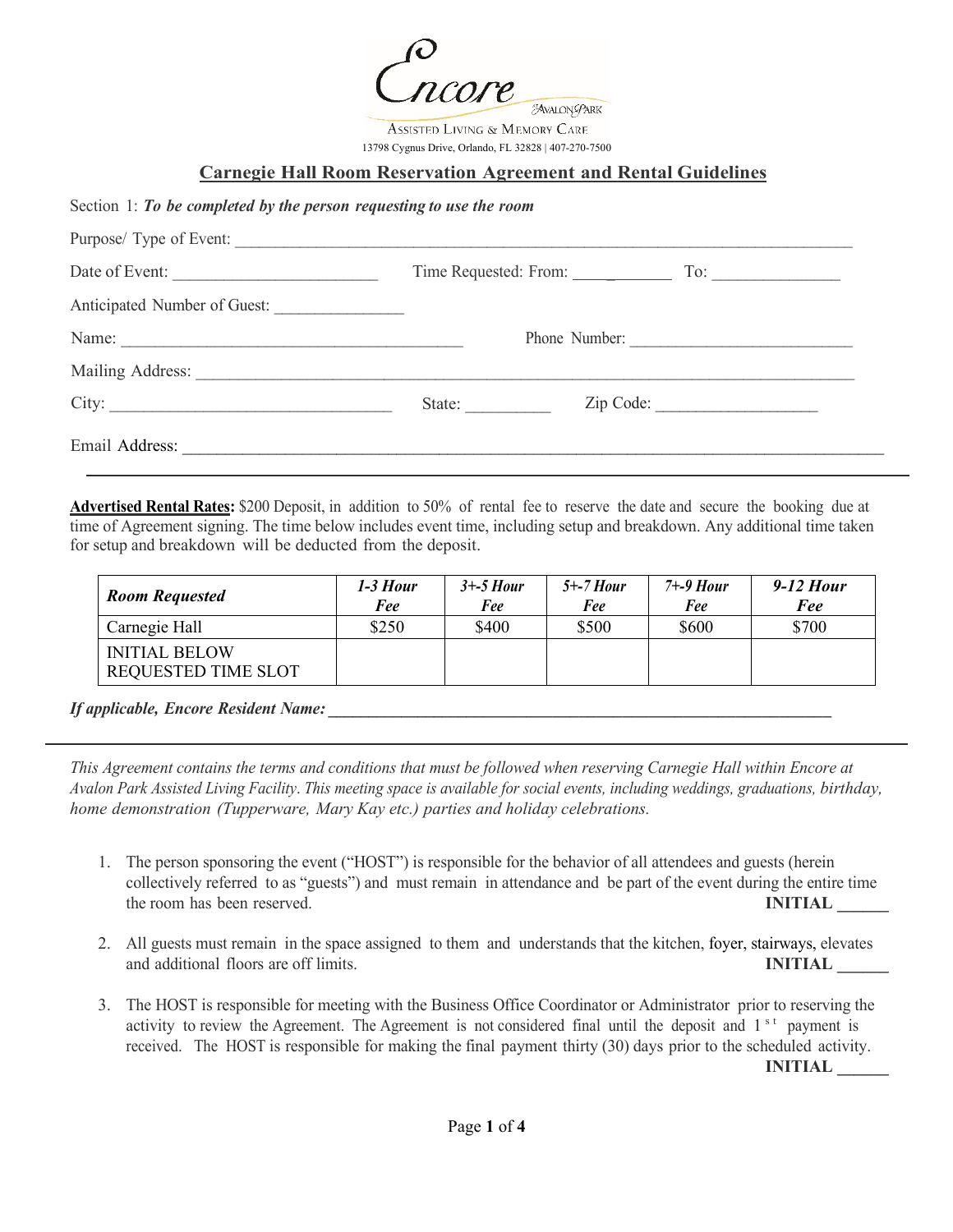AVALON PARK Assisted Living & Memory Care

13798 Cygnus Drive, Orlando, FL 32828 | 407-270-7500

- 4. The HOST understands that the maximum occupancy is 100 standing room only and 75 with tables and chairs. The HOST agrees that it shall not exceed the aforementioned room occupancy. **INITIAL**
- 5. The HOST agrees to ensure all doors are locked when the activity is completed. **INITIAL**
- 6. The HOST agrees to clean the facility leaving it in the same condition as it was prior to the rental period. The HOST will remove the plastic liners from the waste baskets (including both restrooms), secure them by tying the tops, remove them from the building and put them in the trash container located in the west side parking lot. The room arrangement must be returned to the original the formation. Counters must be clean and wiped down. Floors must be vacuumed. A cleaning fee will be deducted from the deposit if the room is not left in the condition it was found in. **INITIAL**
- 7. The HOST agrees to reimburse Encore for any and all costs which result from damage done to the facility during the rental period. Encore will provide an itemized cost of repairing damage or the cost to replace Encore property. HOST agrees to reimburse Encore for any and all costs, which results front returning the facility to the same condition that it was prior to rental. This includes returning tables and chairs to their proper places.

**INITIAL \_\_\_\_\_\_**

- 8. The HOST agrees that alcoholic beverages may be served or consumed on premises and Encore must be notified of consumption of alcoholic beverages. **INITIAL**
- **9.** The HOST agrees that NO staples, tacks, or any other fastening devices shall be secured to the walls or ceilings of the premises. Scotch Tape is permitted but must be removed completely. Fog machines are not permitted.

 **INITIAL \_\_\_\_\_\_**

10. The HOST agrees that there shall be absolutely no smoking inside the building or in any common areas.

**INITIAL \_\_\_\_\_\_**

- 11. The HOST understands the hours of use are from 9:00 am 8:00 pm Sunday-Saturday. Set Up and Clean Up time is included within the time booked. **INITIAL INITIAL**
- 12. For the HOST to be considered fully confirmed, said HOST must provide completed paperwork, payment, and deposit for the room rental. The room rental fee will be immediately deposited and the deposit payment of \$200.00 will be retuned in full provided the HOST meets all terms and conditions of this agreement. **INITIAL**
- 13. The HOST shall secure the reservation with full payment no later than thirty (30) days prior to the reservation date Figure . Encore reserves the right to cancel the HOST's reservation if the final payment is not received by aforementioned date. Encore may cancel this Agreement immediately if HOST is in violation of any of the terms of this Agreement. **INITIAL**
- 14. The HOST shall indemnify and hold Encore harmless from all loss, liability, bodily injury, cost or damages that may occur or claimed with respect to any person or property on, in, or about leased premises, or to the leased premises themselves resulting from any act done or omission by or through HOST, or it's agents, employees, invitees, or any person on the premises by reason of HOST's use or occupancy or resulting from HOST's non-use, or possession of such property, any and all loss, costs, liability, or expense resulting therefrom; HOST further agrees at all times to maintain such premises in a safe and careful manner.

**INITIAL \_\_\_\_\_\_**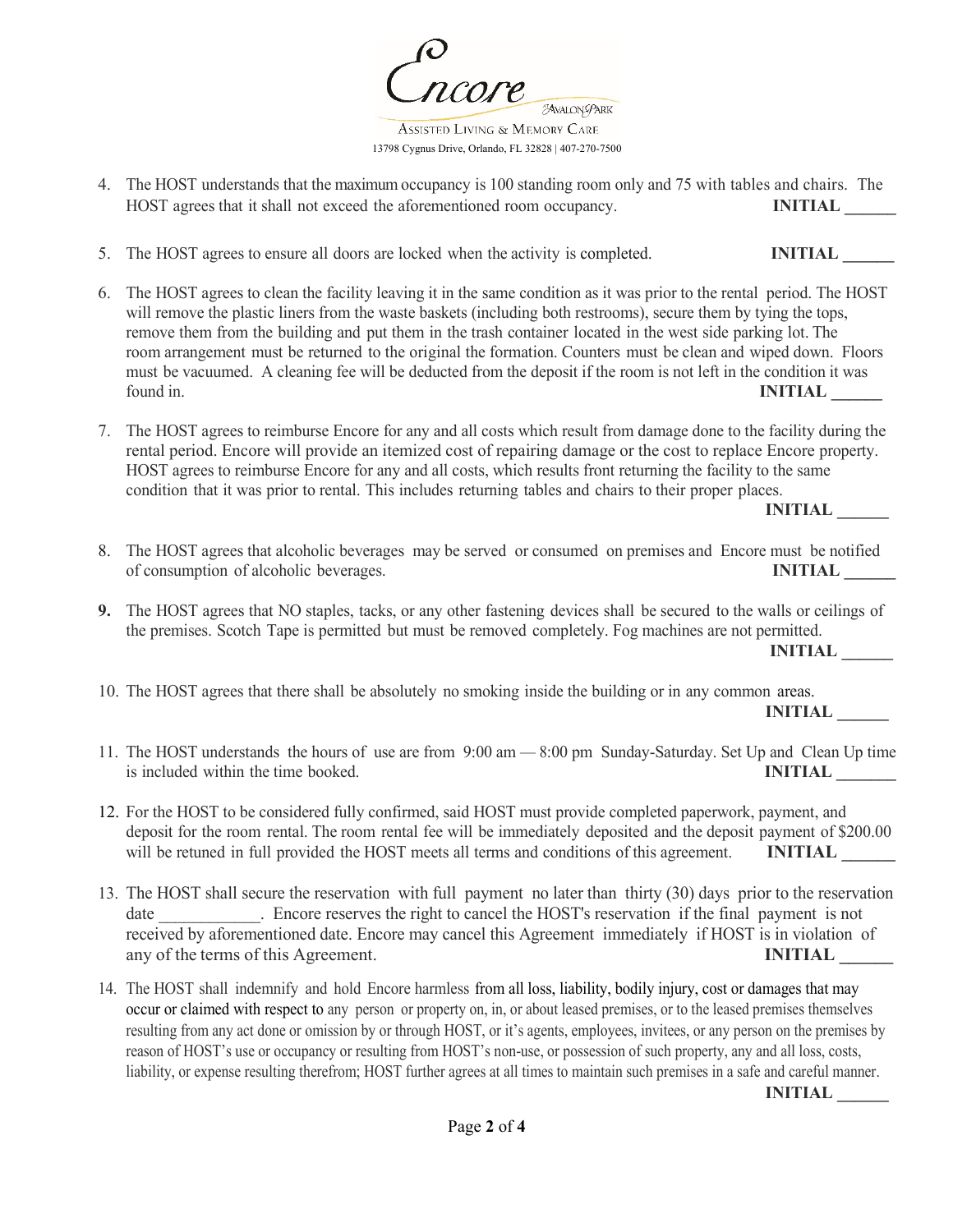AVALON PARK

ASSISTED LIVING & MEMORY CARE 13798 Cygnus Drive, Orlando, FL 32828 | 407-270-7500

15. Retuned Checks: If your check is dishonored or returned for any reason, this Agreement will be deemed cancelled until the full amount and the Returned Check Fee of \$35.00 is paid with certified funds (Money Order or Cashier's Check).

**INITIAL \_\_\_\_\_\_**

16. Deposit: The HOST will complete a pre-event and post-event checklist to verify the condition of the room before and after your activity. The checklist will be submitted to the Business Office Coordinator and the deposit amount, less any necessary deductions, will be returned. For deposits remade with a credit card, it could take up to three weeks for a reimbursement check to be prepared. For faster turnaround, HOST should write a check for the deposit fee.

 **INITIAL \_\_\_\_\_\_**

- 17. Cancellation Policy
	- a. All payments will be returned for reservations cancelled 30 days prior to the event.
	- b. HOST may cancel the reservation less than 30 days prior to the event, but would forfeit 50% of the rental fee. The security deposit will be returned.
	- c. If ENCORE cancels the event due to non-payment or breach of any terms or conditions outlined in this Agreement, HOST will forfeit his/her entire room rental fee and the security fee will be returned.
	- d. All payments made by credit card will have a 5% fee added onto the payment.

| <b>INITIAL</b> |  |
|----------------|--|
| <b>INITIAL</b> |  |

The terms of this agreement agreed to by:

| Host's Printed Name                                  | Host's Signature                       | Date |
|------------------------------------------------------|----------------------------------------|------|
| Encore at Avalon Park Representative<br>Printed Name | <b>Encore Representative Signature</b> | Date |